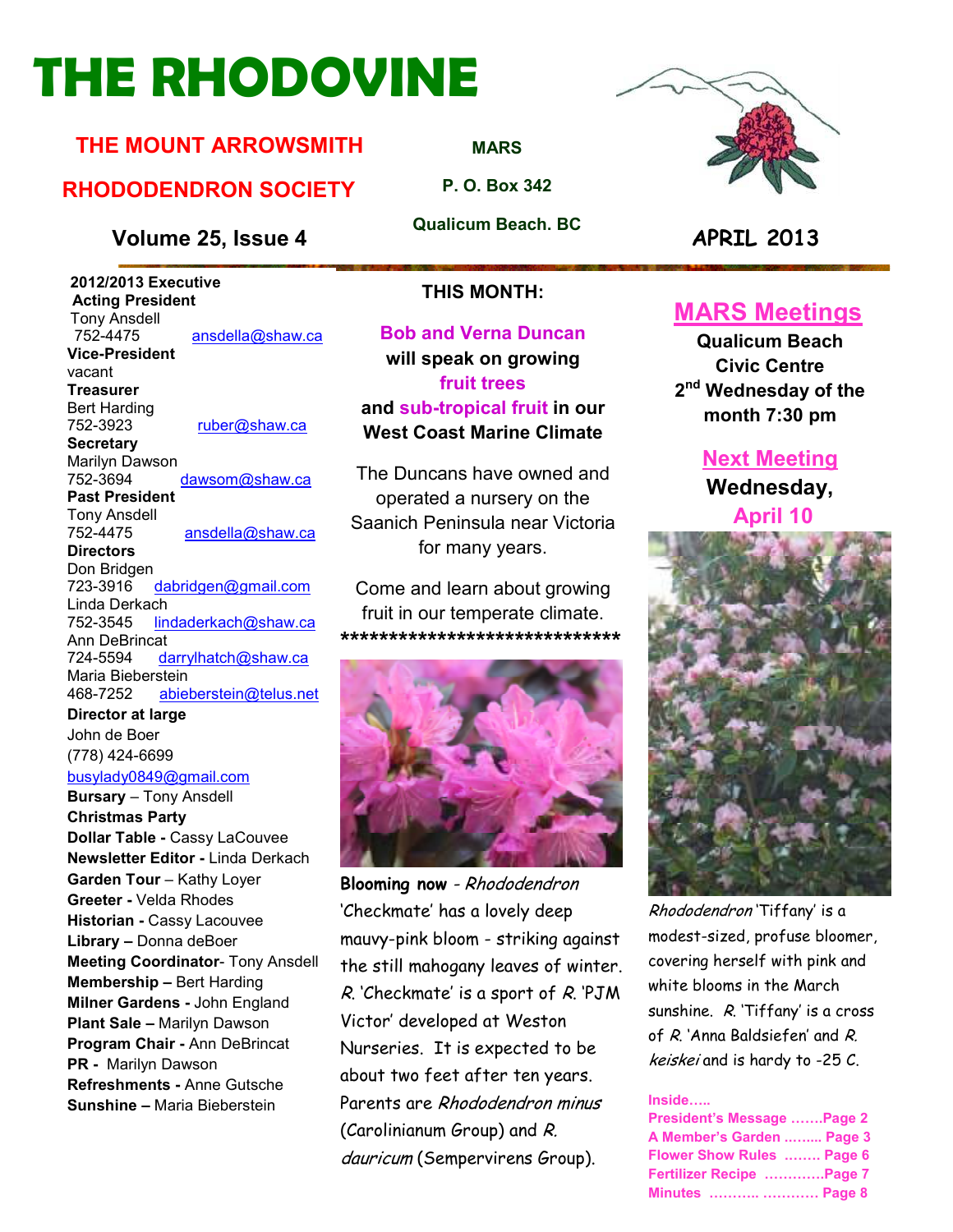# From Your President…

We are now entering the high activity period in the MARS calendar. We have the Plant Sale, the Spring Fling and the Garden Tour all in the next six weeks. I am sure we can look forward to participation from all our members in these activities.

For the **Rhododendron Show and Sale**, we will need volunteers for all the usual jobs which make the sale possible. Please contact **Glen Jamieson** about this, or just turn up at the Curling Club in Parksville as early as you can on April 27. For the **Spring Fling**, we need donations of plants to be sold. Please contact **Marilyn Dawson** for when and how to donate. Finally, the **MARS Garden Tour** needs sitters at the gardens on May 11 or 12, morning or afternoon. Please contact **Kathy Loyer or Linda Derkach** to book your space.

The planning for the **2015 ARS Convention in Sidney** is progressing well. It has been decided that the convention will be held at the Mary Winspear Centre in Sidney. Four key speakers are being confirmed. Caterers are being investigated, and accommodations in Victoria and Sidney being assessed. It is expected that a website will be available by May so we can all track progress. The Convention Committee is open to all ideas for making this the best convention that ARS has held, so please contact me with your ideas and I will take them to our committee.

In the meantime, this is the time of year to enjoy working in the garden, so "Happy Gardening' to you all!!

Tony

The editors reserve the right to edit submissions to the newsletter for purposes of consistency, clarity and space restrictions.

# **MARS Programs in 2013….**

# **April 10 – Verna & Bob Duncan**

- **Pushing the Hardiness Limits:** 
	- **Fruit Trees and Sub-tropicals**

**May 8** 

 **Lois Blackmore speaking on the Barlup Hybrids**

**June** 

**MARS Wind-up Party** 

# **Mark Your Calendar….**

### **MARS Rhododendron Show and Sale**

Saturday, April 27, 2013 Parksville Curling Club

### **ARS Convention 2013**

Near Seattle/Tacoma Airport Thursday, May 2 – Sunday, May 5, 2013

### **MARS Spring Fling Plant Sale**

Saturday, May 4, 2013 8:30 am to 12:30 pm

**MARS Mothers' Day Weekend Garden Tour**  May 11 and 12, 2013

# **Website News…**

### **MARS Website Refreshed**

Check out our website at www.mars.rhodos.ca Garth Wedemire has updated and refreshed our website for us Looking good!! **Many thanks, Garth!!**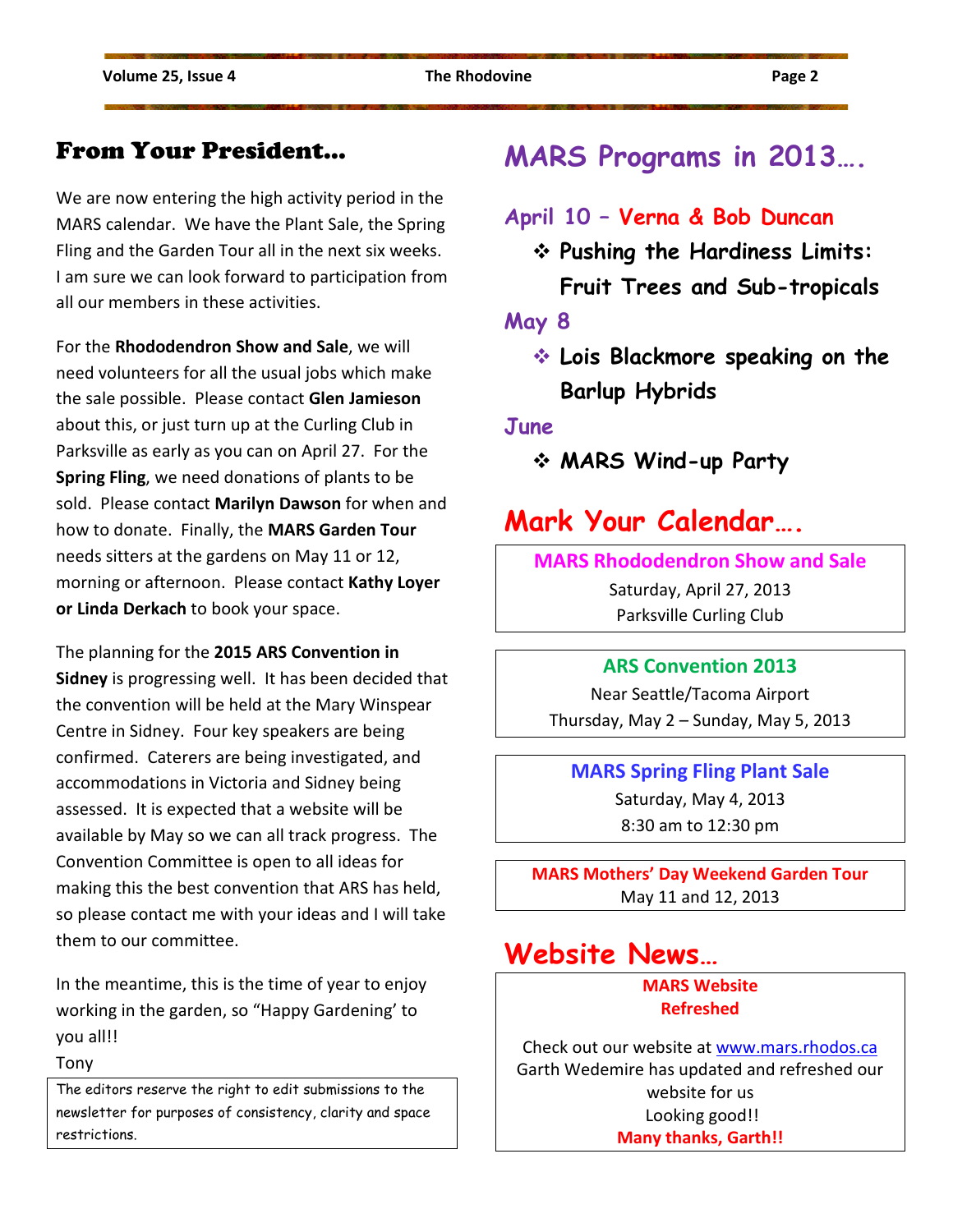# **In Mary Parker's Garden….**

*Editor's Note: Mary Parker enjoys her fabulous container garden – with many rhododendrons performing amazingly well! While many of us grow a few rhododendrons in pots, Mary has taken it to the "gold standard" demonstrating that rhododendrons can flourish in containers and bring us joy no matter where we live! Here is Mary's story aboout her spectacular garden….* 



Rhododendron 'Midnight Mistique'

I have been growing rhododendrons in pots for about 18 years , even when I had dirt and not rocks and clay. At that time fellow rhodoholics didn't think this was such a great idea, but I had run out of room in the garden in Qualicum Beach so my rhododendrons went in pots on the deck and patios. *Rhododendron* 'Point Defiance', for example, grew in a large pot for at least ten years, blooming and looking great until I found a garden home for it. In Nanaimo I still have *R*. 'Queen Anne's' that has been in a pot for 18 years. She is now about five feet wide and about 4 1/2 feet high.



This lovely grouping provides privacy and an attractive place to welcome birds.

When I moved from Qualicum Beach to Nanaimo five years ago I discovered that I lived on solid clay with rocks for a lawn! I planted a three foot rhododendron high with what I thought was a good drainage base, but it died within three months. Everything else stayed in pots or was moved to larger pots. I try to use terracotta colors because the garden is in 80% full sun.



Rhododendron 'Apricot Fantasy'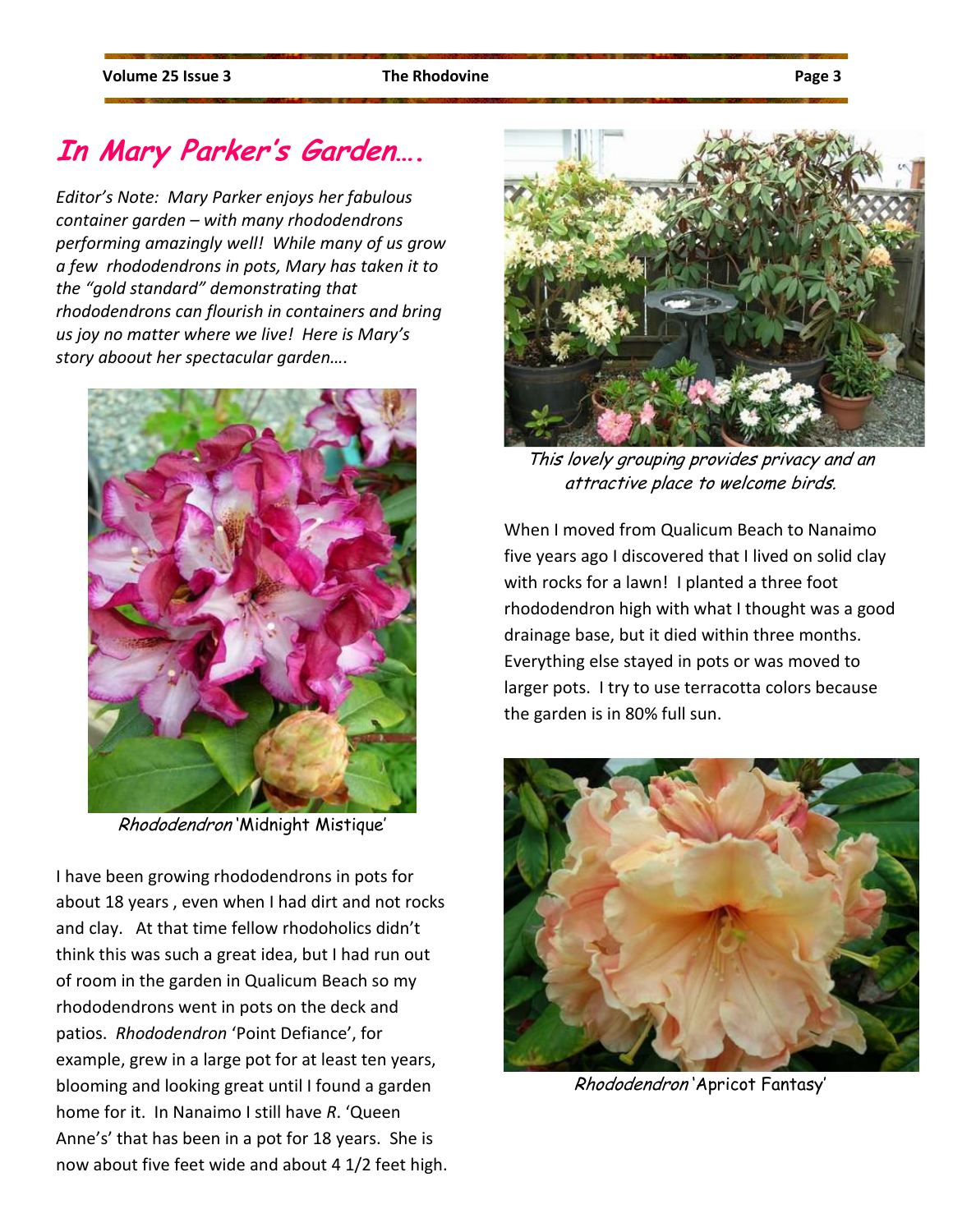

Rhododendron 'Percy Wiseman'

My planting medium consists of 3 parts bark mulch to one part compost, throwing in some bone meal and Epsom salts. During the summer I put saucers under my pots but some now are too big to lift. The saucers allow the pot to absorb any excess nutrients and water during the heat. I remove them in the fall so the pots have good drainage in our rainy climate.



Rhododendron ''Starbright Champagne'

For watering, I installed an automatic watering system with seven zones on two four-outlet manifolds, each with a timer watering a specific area of the garden. Larger pots have two or three sprinklers.



Rhododendron 'Starry Night'

I find I have to fertilize twice a year, once in early spring and then a light dose the end of May. My plants also get two to three shots of Epsom salts throughout the year. I mix my own fertilizer, the recipe following.

- Two scoops (a scoop is a 500 ml cottage cheese container) each of alfalfa meal, canola meal, bone meal and Epsom salts
- One scoop each of granular moss killer, Green Leaf rhododendron food and dolopril lime. Mix thoroughly before use. This can be adjusted according to your needs.



Mary's lush hideaway … created by containers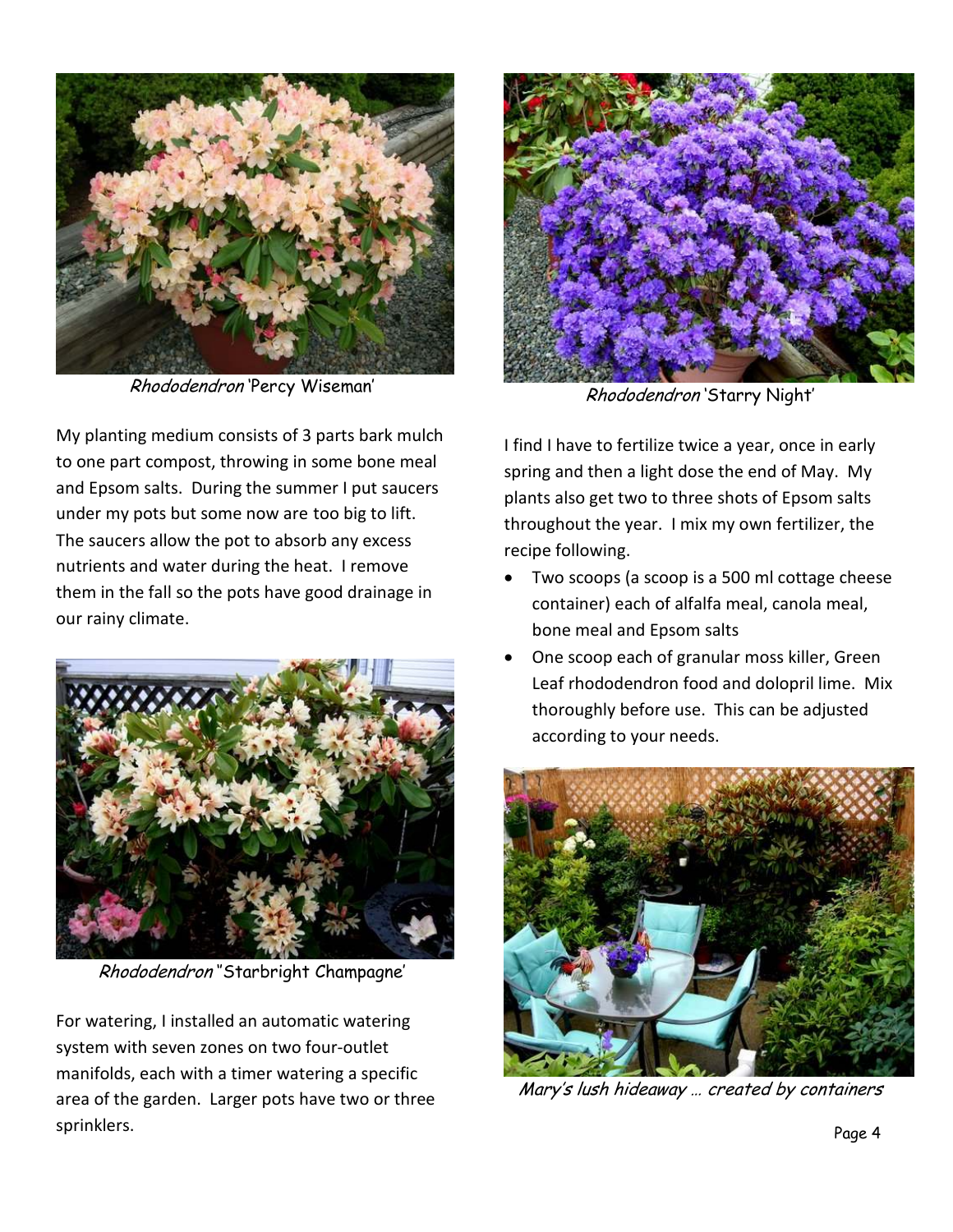

This gorgeous autumn scene proves that many shrubs and trees can thrive in a container garden.

I have about 300 pots of all sizes including eightfoot *Thuja occidentalis* (Emerald cedar), several different magnolias, lots of different maples, katsura, locust, poplar, beech, silk tree, cercis (redbud), *Ginkgo biloba*, dogwoods, enkianthus, hamamelis, corylopsis, osmanthus, eucryphia, prunus, hydrangeas and many, many azaleas and rhododendrons from eight-inch *R. litangense* to a six-foot *R*. 'Sir Charles Lemon'.



Rhododendron 'Thor'

Photos by Mary Parker *Page 5* 

The wonderful part of pots is that they are all moveable, some easier than others depending on size. If they do not like it in one part of the garden just move it somewhere else. You have no weeding and if you have any bugs in your pots, put in some bird seed and the birds will do the job. The whole garden is hard to photograph and those that have seen the pictures and then come and visit the garden find it hard to believe how colorful and private it is. It has lovely fall color with the maples, witch hazel and hydrangeas.

You could say I have gone to pot!! Now I even plant potatoes in heavy plastic grocery bags!



Rhododendron linearifolium



Rhododendron ''Conroy' can be tricky - mildew being just one challenge - but the rewards of this exquisite coral bloom are worth the effort.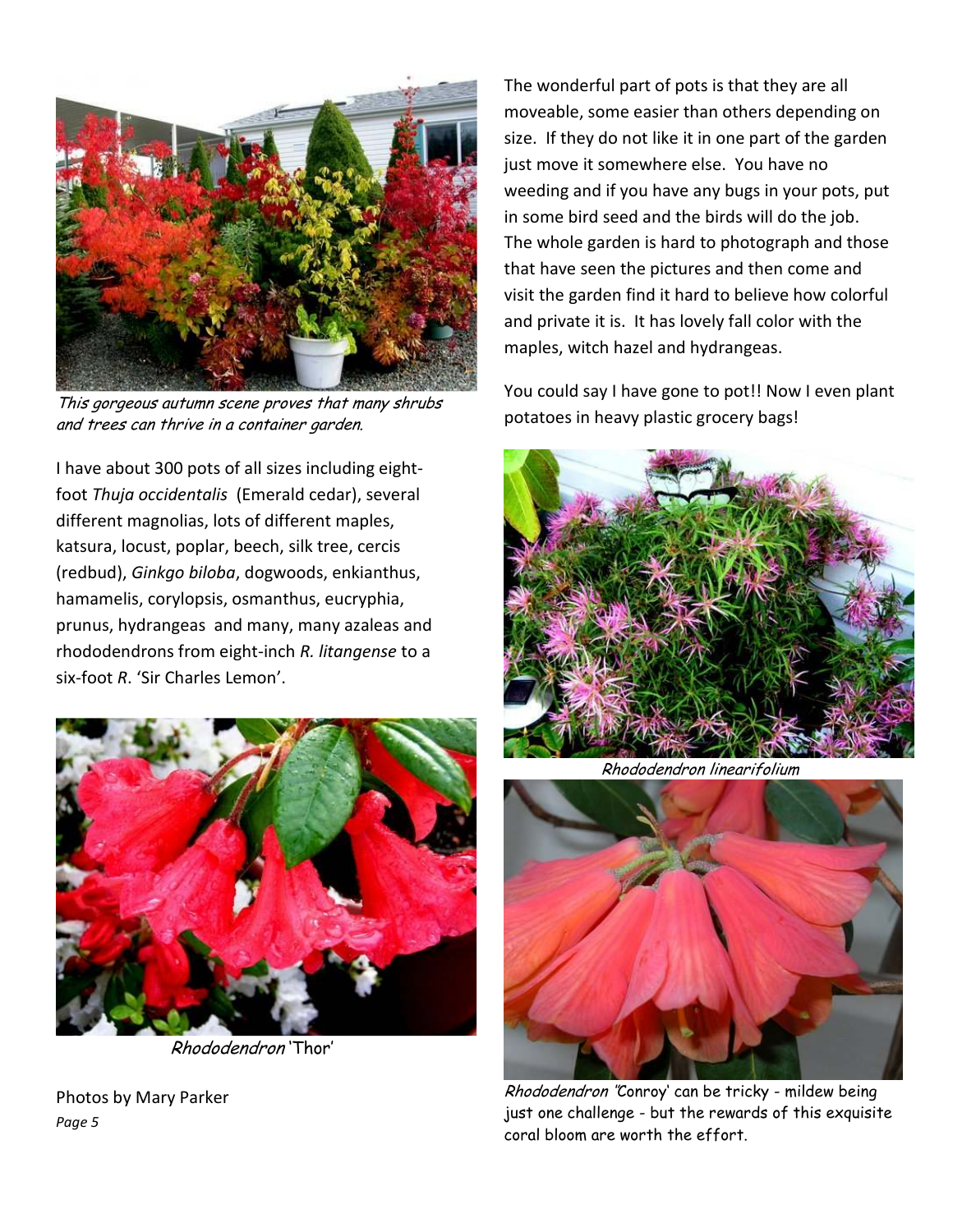## **Rhododendron Show Saturday, April 27, 2013**

### **Procedures and Regulations**

Here are the rules for the annual MARS Rhododendron Show and Plant Sale. Following are details of how and when to enter your trusses, i.e. rhododendron blooms.

### **1. Eligibility**

Exhibits in most categories will be accepted from members of MARS and non-members in the area. Note the Novice category is open only to new MARS members (three years or less). All members of a household will be considered to be one exhibitor.

### **2.Entries**

All entries shall have been grown by the exhibitor for at least 6 months and primarily cared for by the competitor.

Only one entry of each name in each category per exhibitor. In other words, R. macabeanum, for example, could be entered in the species category and the appropriate color category. Extra blooms are encouraged but will be for display only.

All entries should be taken from plants grown without artificial protection, except for the category, Protected, which is for the non-hardy.

### **3. Definitions**

- Species: Botanically identified plants originating from seeds or cuttings.
- Hybrid: Plants resulting from crossbreeding of more than one species, hybrid or combination thereof.
- Truss: A single rachis, i.e. all florets coming from one bud.
- Spray: Multi-stems emerging from a single stem.
- Hammerhead: Truss with multiple rachides emanating from a single terminal.
- Unknowns: A bloom whose identity is unknown to the owner and therefore cannot be judged. Unknowns provide extra color for the Exhibition Table.

### **4. Exhibitors**

- Shall make an effort to identify the exhibits.
- Entries will be accepted from 7 am to 8.45 am at the Parksville Curling Club.
- Entries and ribbons may be removed at 2 pm, but not before.

### **5. Preparation of Trusses**

- Blooms should be selected when they are at the peak of their development.
- Blooms should be cut from well-watered plants during the coolest part of the day.
- Blooms should be carefully groomed. Damaged or dead twigs, leaves, bud scales and flower pips should be removed.
- Cleaning or washing of leaves is advised, but no artificial polishing is allowed.
- Use suitable containers to retain water during transportation to the show. Chemical additives to preserve bloom freshness can be used.

Participants' guide: Everyone who has blooming plants in their garden is encouraged to bring trusses either for judging or display. All categories, except the Novice category, are open to members and non-members alike. The Novice category is open to MARS members only.

Members should familiarize themselves with the categories and, a few days before the show, look around their garden and see what can be entered. Categories are: Red, Pink, White, Blue Collection, Yellow Collection, Foliage, Lax Truss, Spray, Species large leaf, Species small leaf, Hammerhead, Novice,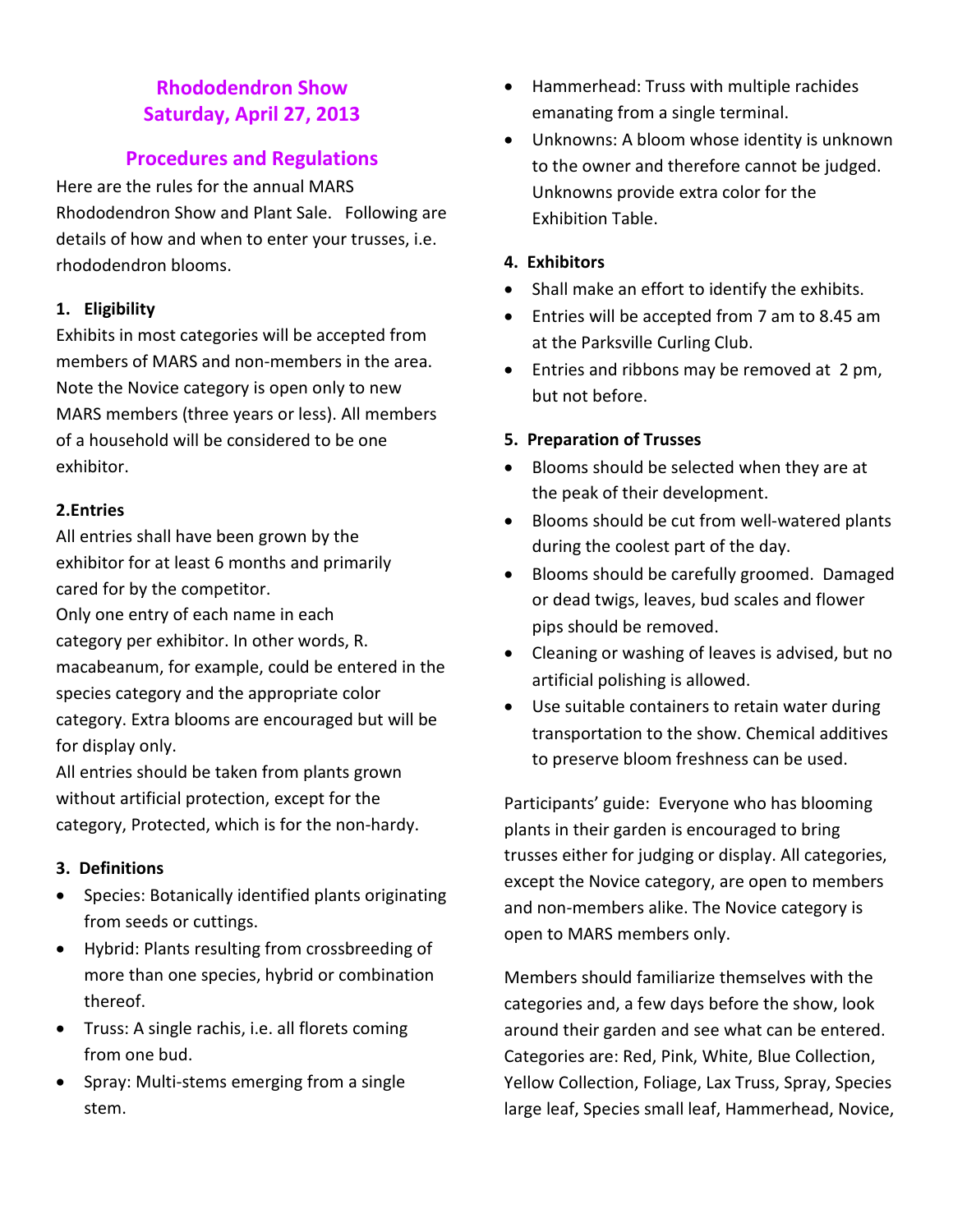Protected, (such as *madenii* and *vireyas* that need winter protection here.)

### **The Four-Step Process to Enter Blooms in the MARS Rhododendron Show**

### **1. Register**

Proceed to the Registration Table, sign in and pick up a competitor number and a number of dots. You will need a dot for each entry.

Proceed to the Labelling Table and leave your list of Truss names. Lists will be taken in order. Please don't shout out entry names. There may be a wait for plant names if a lot of people come at the same time.

### **2. Put Trusses in Bottles**

Nearby is a table with bottles and corks. Take one bottle for each truss, put a numbered dot on the bottom of each bottle, making sure first that it is dry. (Don't turn the bottle over; it's full of water). Place a truss into each bottle using a cork to hold it securely if necessary.

#### **3. Label Trusses**

Leave trusses on the Work Table and go to the Labelling Table to pick up labels. Take trusses and labels to the Holding Table. At any stage, feel free to ask for help.

#### **4. Position Trusses in their categories**

From the Holding Table, trusses will be taken by a designated volunteer to the judging area and placed in the appropriate category. The label is placed in front of each truss. All categories are clearly labeled.

All trusses must be in place by 8:45 am so judging can start on time. Late entries will go to the Exhibition Table. Please bring as many extra trusses as you can for the Exhibition Table.

### **Tried and True Formula for Healthy Plants and Stunning Blooms**

Here's is the formula recommended by Terry Richmond to help you produce lots of bloom and maintain healthy shrubs.

Terry recommends that the ingredients be mixed well in a wheelbarrow so that the powdered fertilizers occupy the open spaces in the bark mulch, slowing down the release of the fertilizer. As well, Epsom salts can be applied over the growing season when the leaves of your rhodies appear to be short of magnesium sulphate.

1 part magnesium sulphate (Epsom salts) 9 parts Borden's Organic Fertilizer 5 parts worm castings, well-rotted manure or good quality compost 5 parts small bark or fish waste composted in bark (Sea Soil, fish compost)

Spread around the drip line and under rhododendrons to about one inch deep, but not close to the stem.

The ingredients of Borden's Organic Fertilizer are:

- soy meal (7-2-1)
- canola meal (5.5-2-1)
- alfalfa powder (2-.5-1)
- blood and bone meal (4-14-0)
- rock phosphate (0--0)
- kelp meal ( 1-.5-3)
- dolomite lime (calcium and magnesium)

\*\*\*\*\*\*\*\*\*\*\*\*\*\*\*\*\*\*\*\*\*\*\*\*\*\*\*\*\*\*\*\*\*\*\*\*\*\*\*\*\*\*\*\*\*\*\*\*\*\*\*\*\*\*\*\*\*\* If you want to make your own organic fertilizer from ingredients available locally, here is a formula:

- 4 parts alfalfa meal
- 4 parts canola meal
- 4 parts blood meal
- 2 parts dolomite lime
- 1 part rock phosphate
- 1 part bone meal
- 1 part kelp meal
- 1 part greensand
- Epsom salts can also be added to this mixture.